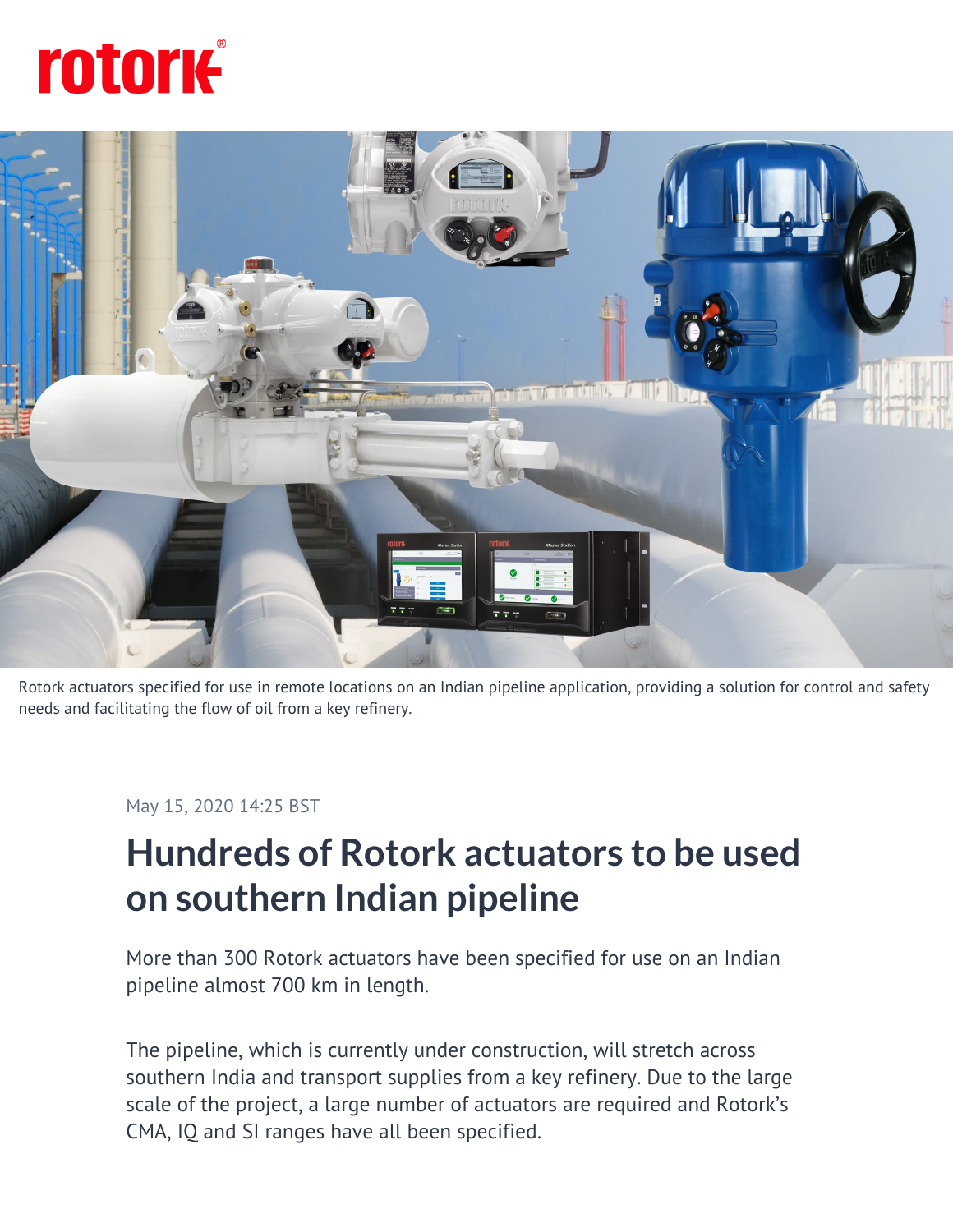The customer selected the CML-1500 and CML-3000 actuators primarily for fail-safe motor operated valve (MOV) and modulating globe valve operation. They will be installed at remote locations along the 695 km pipeline, where manual operation would not be practical. Additionally, they are a low power consumption solution (less than 1 Watt at standby) which makes them ideal for remote applications.

Electro-hydraulic SI actuators will also be installed to provide safety critical fail-safe duties on the pipeline. These were selected due to requirement of SIL3 certification and their high torque output, meaning that they are able to provide fail-safe solutions on the larger valves on the pipeline. With a linear torque output of up to 4,580 kN (1,029,625 lbf) and a part-turn torque output of up to 500,000 Nm (368,781 lbf.ft), these actuators are designed to meet today's control and safety needs.

Rotork's IQ range of intelligent electric actuators will be installed on ball valves and plug valves along the length of the pipeline. These will be providing vital isolation duties, ensuring that the supplies of oil and gas can be cut off in the event of an emergency, therefore helping to eliminate the risk of fire or explosion. These actuators are explosionproof and continue to provide position tracking even on loss of power, making them appropriate for pipeline applications.

The actuators will all be linked by Rotork's leading Pakscan™ network bus system and connected via Rotork *Master Stations* installed at substations along the pipeline. Up to 240 field devices on a 20 km 2-wire loop can be controlled by a single *Master Station*, making them ideal for applications where remote control of actuators will be essential. The Rotork *Master Station* is available in single or dual configuration, while a hot standby option provides a replica unit to assume network control and ensure reliability.

#### **For further information please contact**

Sarah Kellett

Group Marketing Communications Manager

Telephone: +44 (0) 1225 733200